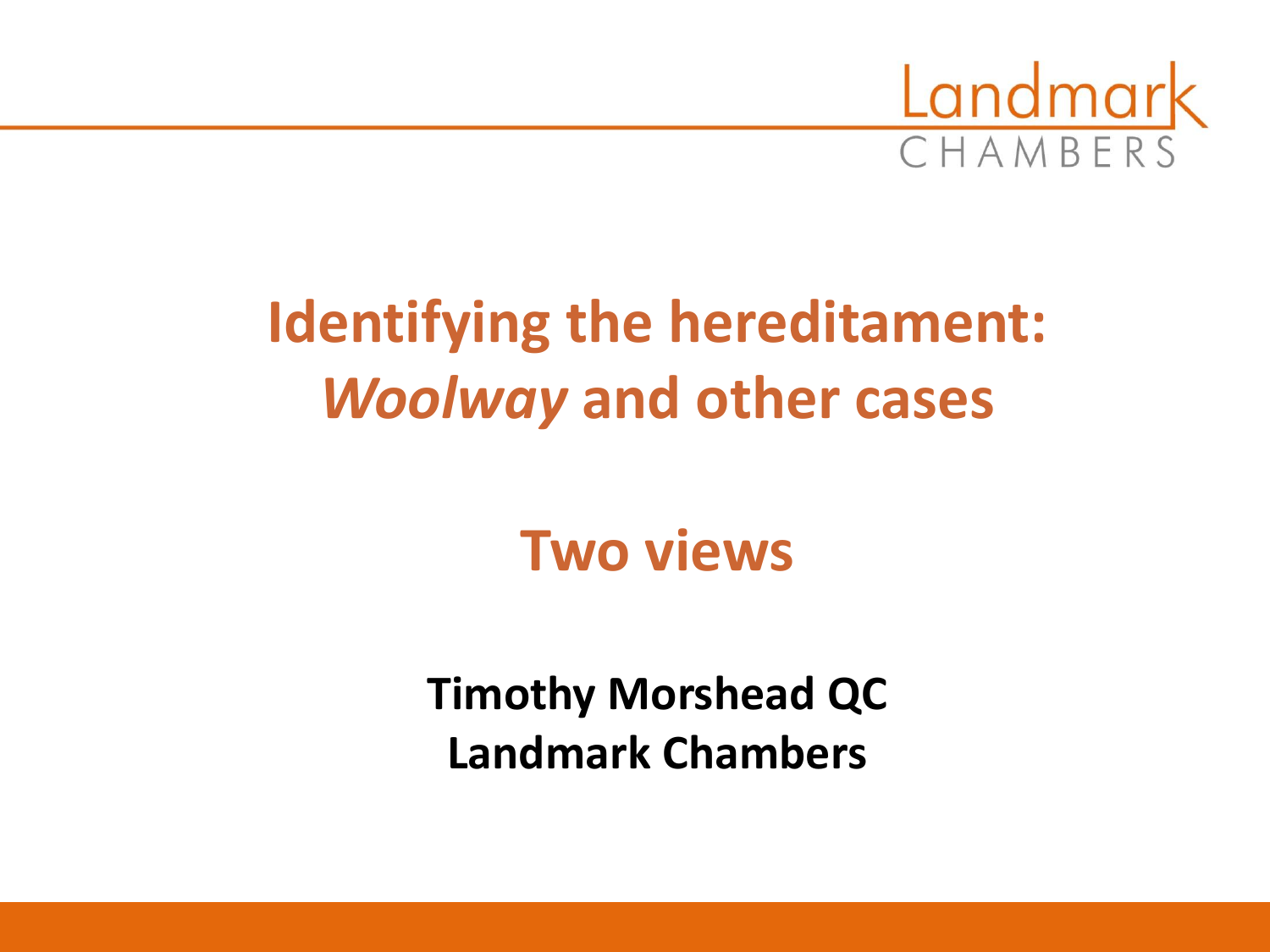

- Rating and Valuation Act 1925, section 68
	- "any lands, tenements, hereditaments or property which are or may become liable to rate in respect of which the valuation list is by this Act made conclusive"
- General Rate Act 1967
	- "property which is or may become liable to a rate, being a unit of such property which is, or would fall to be, shown as a separate item in a valuation list"
- Local Government Finance Act 1988, section 64(1)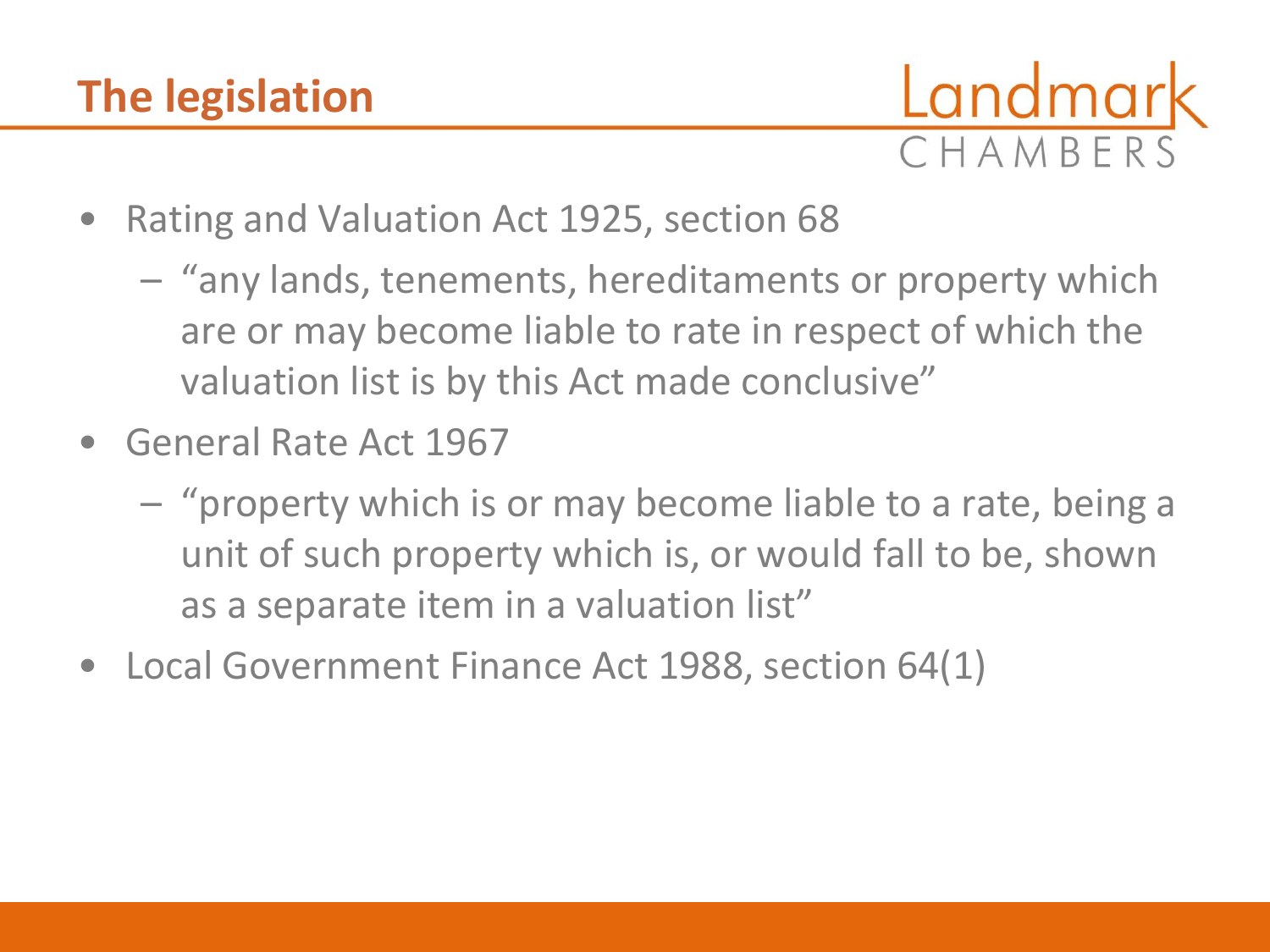#### **Judicial concern**

Landmark CHAMBERS

- *Vtesse Networks Ltd v. Bradford (VO)* [2006] EWCA Civ 1339, Sedley LJ at 39-40
	- "It is a matter of concern that liability to business rates can depend so heavily on the uncertain meanings of the two key concepts, hereditament and rateable occupation. [Counsel for the Appellant] is right to separate the two things and to insist that until a hereditament is identified, occupation cannot arise"
- "Legislative gobbledegook": Reeves (Listing Officer) v. Northrop [2013] EWCA Civ 362 at ¶9 per Sir Alan Ward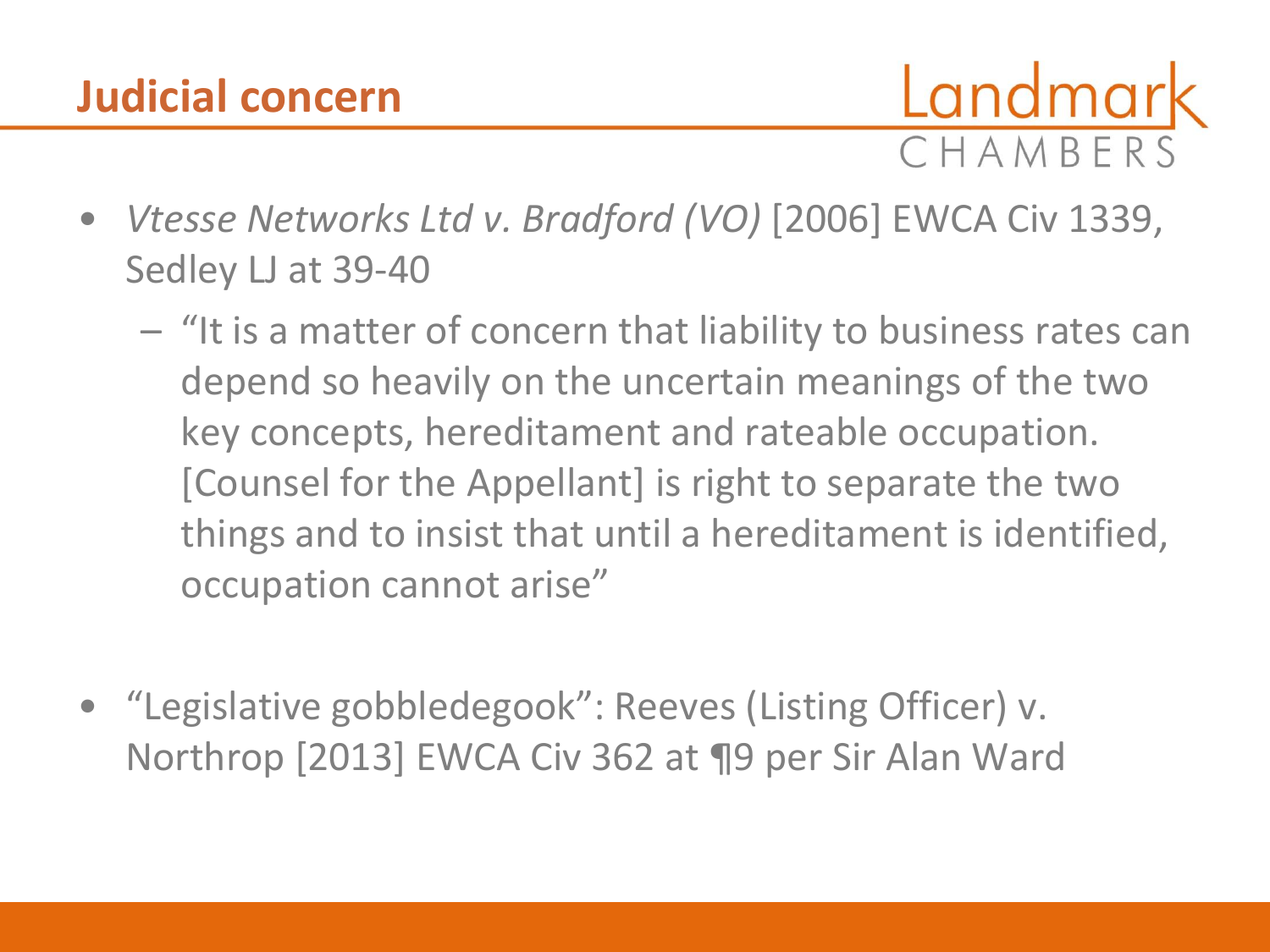### **The leading case**



- *Gilbert v. Hickinbottom* [1956] 2 QB 40
	- Denning LJ's three "general rules"
	- Morris LJ
	- Parker LJ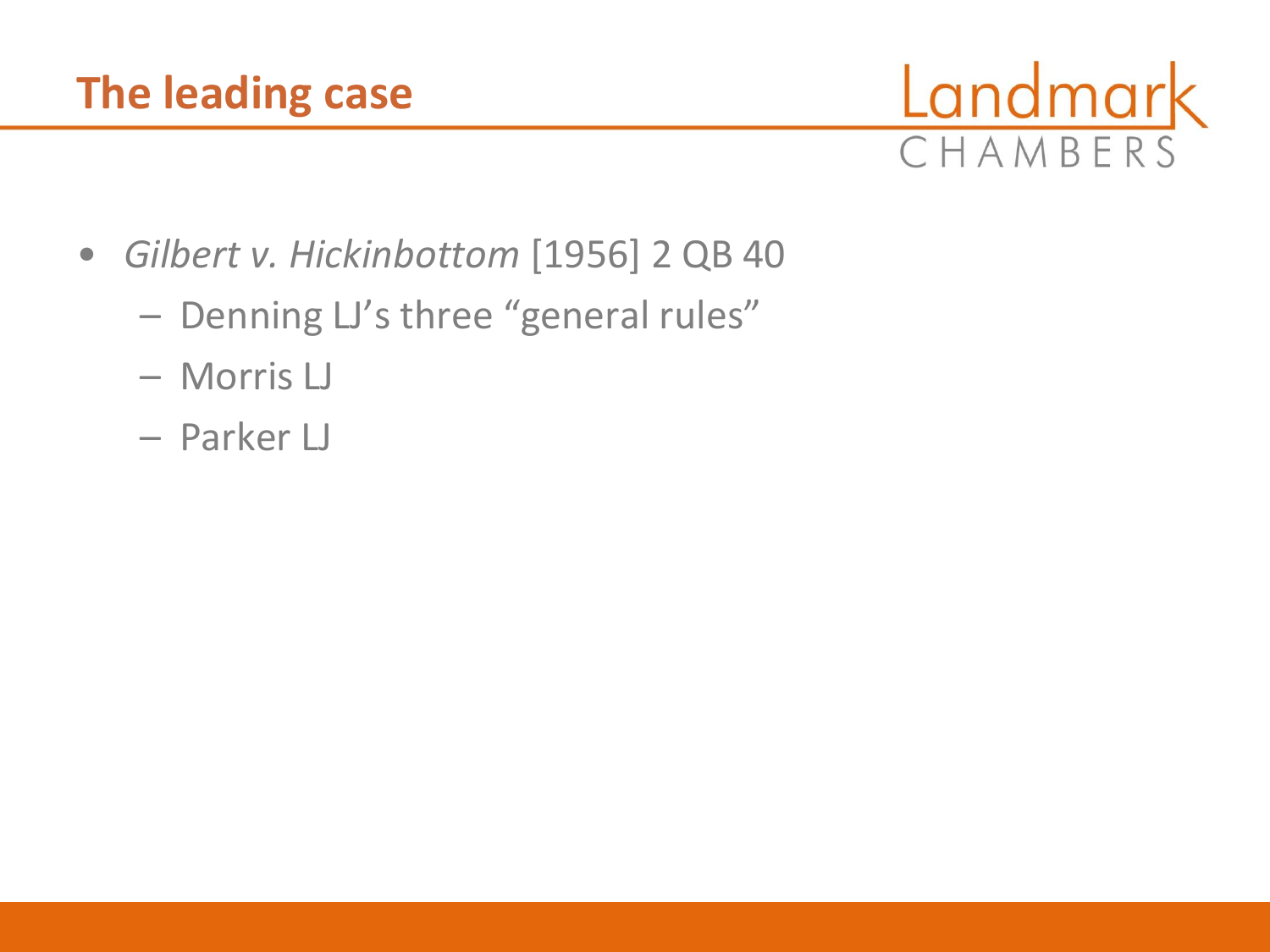

- *Rennick (VO) v. Weathershields Ltd* (1957) 1 RRC 185
- *John Dickinson & Co v. Presland (VO)* (1958) 4 RRC 159
- *British Railways Board v. Hopkins (VO)* [1981] RA 328
- *Rank Xerox (UK) Ltd v. Johnson (VO)* [1987] RA 139
- *Barker (VO) v. Citibank NA* [2007] RA 93
- *Trunkfield (VO) v. Camden LBC* [2011] RA 1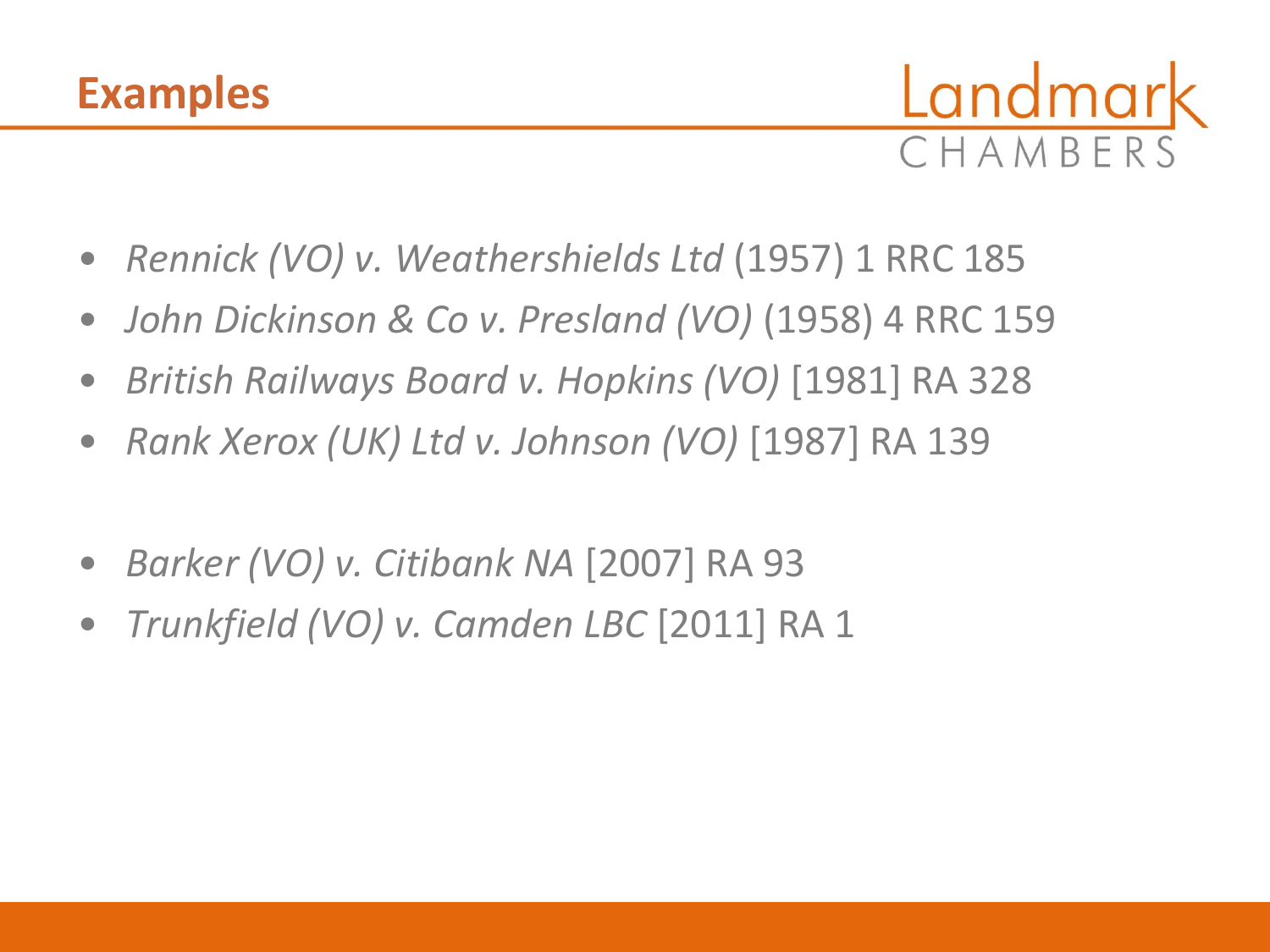

#### Offices in two separate blocks, the entrances of which are separated by about 43m



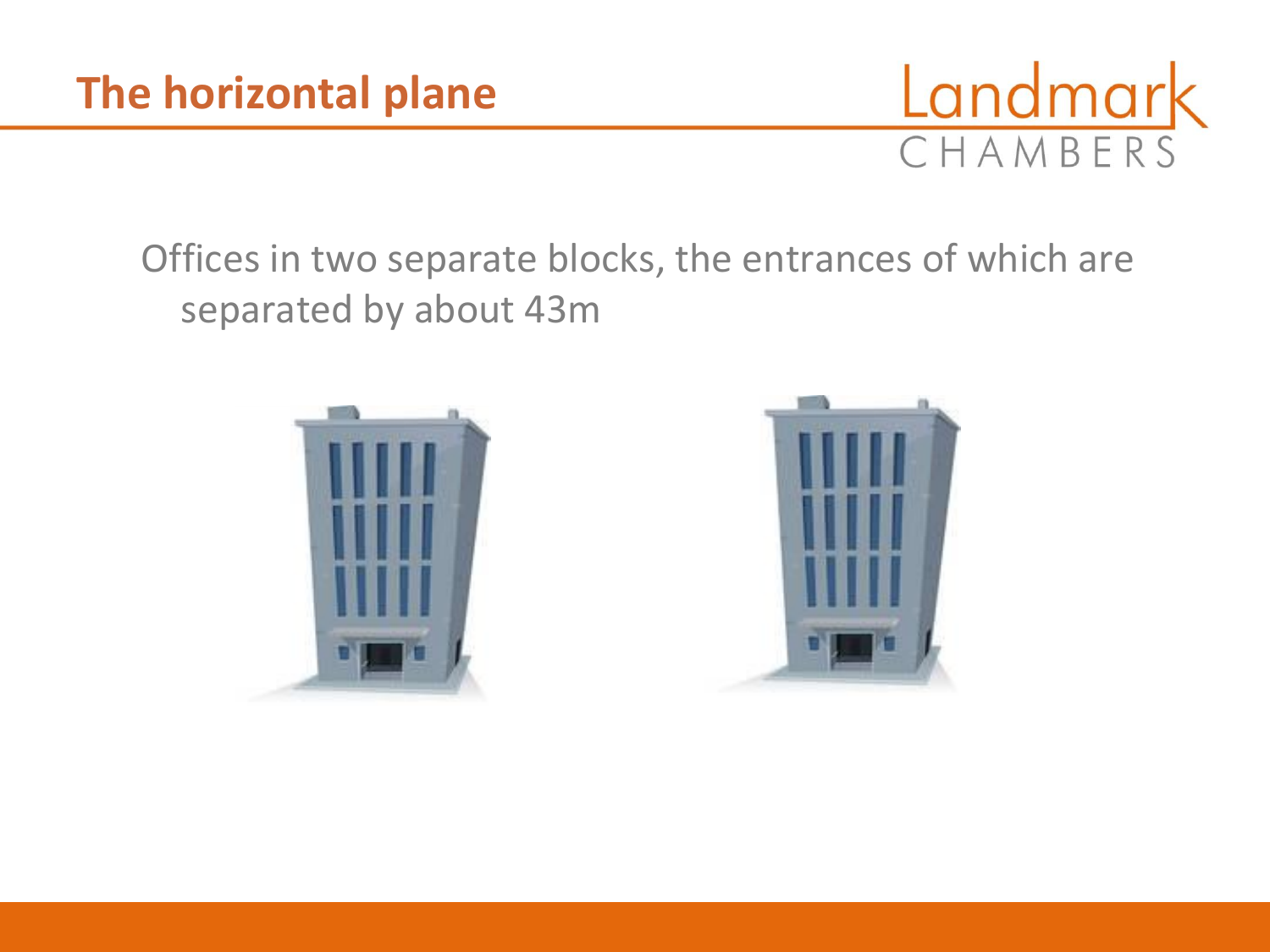

#### *Woolway (VO) v. Mazars LLP* [2013] RA 263

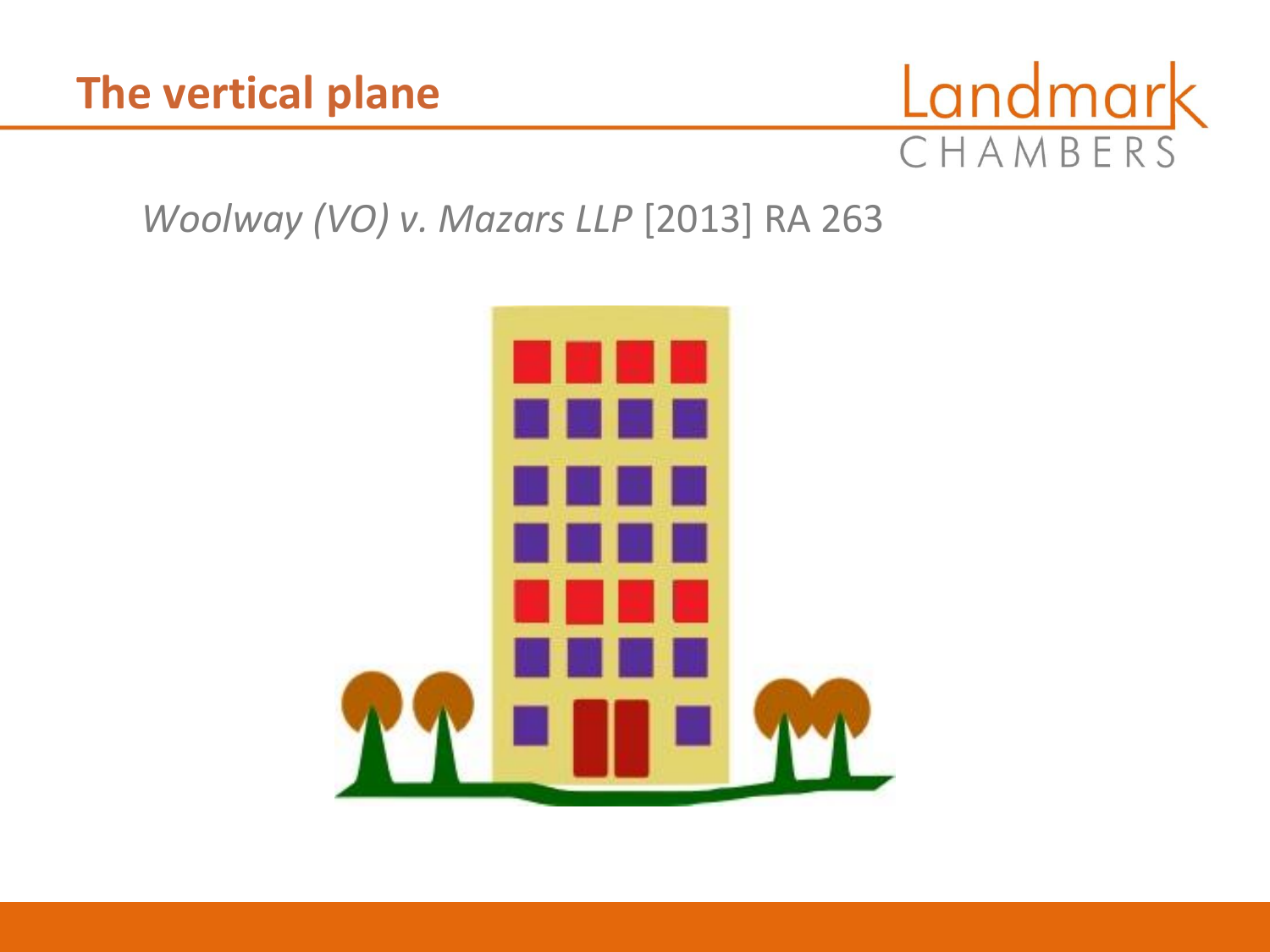

• *Ladies Hosiery and Underwear Ltd v. West Middlesex Assessment Committee* [1932] 2 KB 679